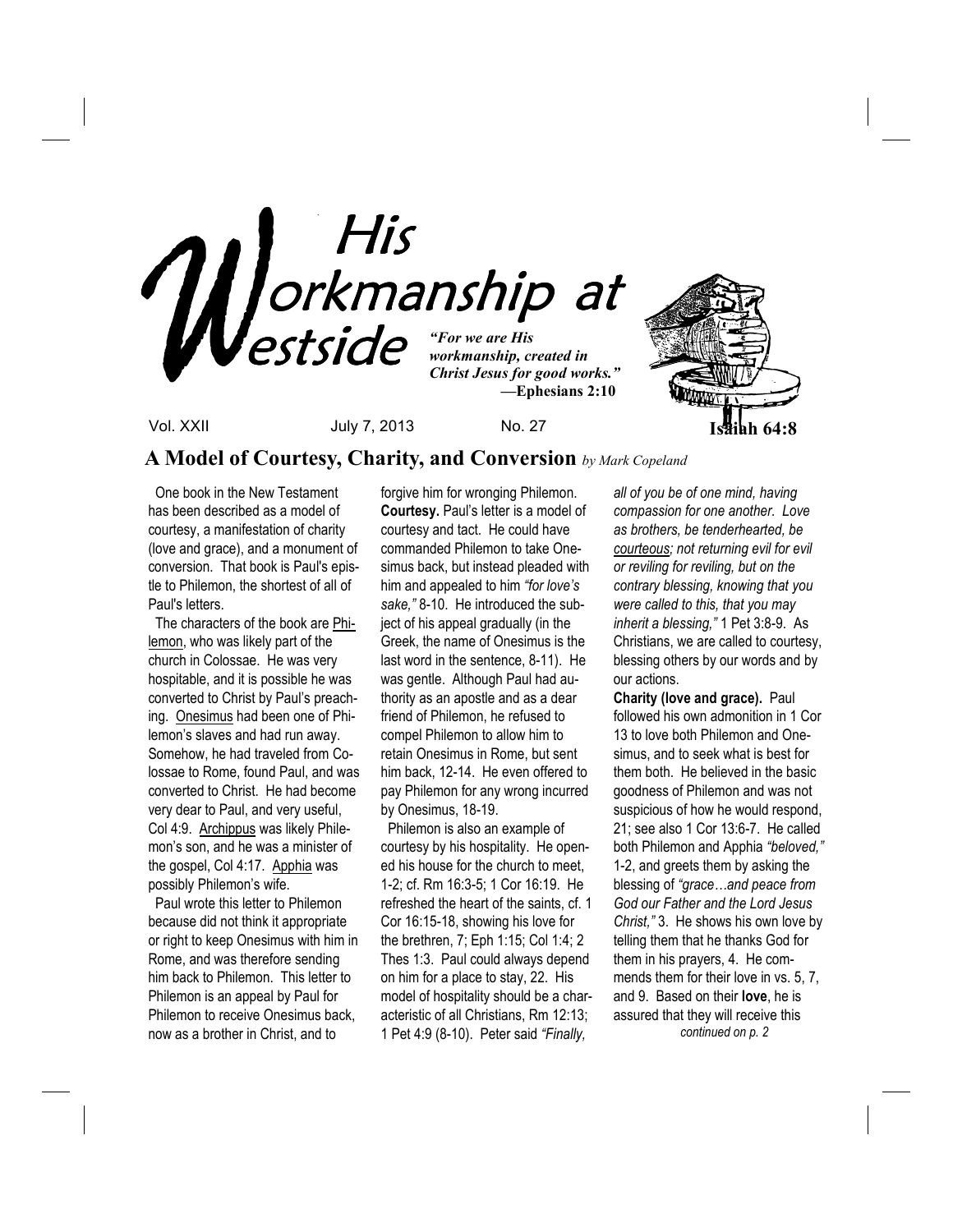### **"For we have great joy and consolation in your love, because the hearts of the saints have been refreshed by you, brother." —Philemon 7**

runaway slave as a brother, a *"beloved brother,"* 16, just as they would receive Paul himself. Onesimus was also beloved by Paul. He called him *"my own heart, whom I wished to keep with me, that on your behalf he might minister to me in my chains for the gospel,"* 12-13. Onesimus was *"a beloved brother, especially to me but how much more to you, both in the flesh and in the Lord,"* 16.

 The whole transaction—Paul's sending Onesimus back, Onesimus's going back, and Philemon's receiving Onesimus freely and voluntarily—is one of grace. Paul not only asked God's blessing of grace at the beginning of the letter, 3, but ended his letter, *"The grace of our Lord Jesus Christ be with your spirit. Amen,"* 25.

**Conversion.** Because both master Philemon and slave Onesimus had been converted to Christ (as well as the apostle Paul and all the people mentioned in the letter), Paul can appeal to their love and grace—and also to their obedience. They serve the Lord, and all of them are slaves to Christ: *"For this is the will of God, that by doing good you may put to silence the ignorance of foolish men--as free,* 

*yet not using liberty as a cloak for vice, but as bondservants (slaves) of God,"* 1 Pet 2:15-16. Paul considered himself a slave of God, see Rm 1:1; Gal 1:10; Tit 1:1. So did Peter, 2 Pet 1:1; James, Jas 1:1; and Jude, Jude 1. Paul said that Christ Himself, in His obedience to the Father, *"took on the form of a bondservant (slave),"* Phil 2:7; cf. Heb 5:8-9. Because Jesus learned obedience through His suffering, He became the author of salvation to all who obey Him. Paul also called Timothy, Ephaphras, and all his traveling companions *bondservants*, Phil 1:1; Col 4:12; 2 Cor 4:5. They sought to please their Master in everything.

Paul also addressed the behavior of slaves and masters in Eph 6:5-9; Col 3:22-4:1; 1 Tim 6:1-2; and Tit 2:9-10. Bondservants were admonished to be obedient, as if they were serving Christ, even to harsh masters, 1 Pet 2:18, *"doing the will of God from the heart,"* Eph 6:5-6. They understood that, long with receiving God's grace, servants of God obey Him cheerfully, not with mere *"eye-service,"* but in "sincerity of heart," Col 3:22, and with *"good will,"* Eph 6:7. That means that

**"A Little While,"** *by Tommy Thornhill* 

Jesus before that time. Until then Jesus Forgiving. Part of His "little while" was *"Then Jesus said to them, 'I shall be with you a little while longer, and then I go to Him who sent Me,' "* Jn 7:33.Jesus was facing the cross, and time was short. He knew the Jewish leaders were plotting to kill Him, Jn 7:1, but it was not yet time. A *"little while"* still remained, approximately six more months, and His enemies would not be able to touch would remain alive to finish His work.

Suppose you learned that you were facing death because of some incurable disease that was ravaging your body. Suppose your doctor told you that you only have a "little while" longer here on this earth. How would you use the "little while" that remained? **HOW DID JESUS SPEND HIS "LITTLE WHILE"?** 

spent practicing forgiveness. For ex-

they were to be honest, as well as obedient; they were not to pilfer, but to be faithful and honest, Tit 2:10. Their attitude was to be one of honor and respect to their master, 1 Tim 6:1-2, not answering back, Tit 2:9. Masters were to stop trying to force obedience by threatening, Eph 6:9, and to give their slaves what was *"just and fair,"* Col 4:1. In fact, Paul was asking Philemon to go beyond justice and to show mercy to Onesimus, just as God would treat His own servants. How are we showing courtesy to others, especially to our brethren? Do we show hospitality? Are we gentle when we ask them to do something that may be difficult? Do we appeal to their charity (love and grace)? And how are we showing love and grace to others? Are we living in such a way to allow the grace of the Lord Jesus to be seen in our lives? Do our lives show that we are truly converted to Christ—that is, changed by Him? Are we obedient? Are we honest? Is our attitude one of cheerful service? Do we serve at all? God has called all of us to demonstrate the godliness shown by Paul, just as Paul called Philemon and Onesimus to be their best selves, that is, to be like Christ.

ample, He forgave the woman taken in adultery, Jn 8:3-11. Jesus refused to condemn her, and told her to *"go and sin no more."* He was not condoning sin, but He was not going to condemn her unjustly. During His "little while" Jesus knew Peter was going to deny Him, Lk 22:31-32, yet He forgave him. As Jesus was hanging on the cross, He forgave the Jewish leaders—and all, including us—who put Him there, Lk 23:34.

*continued on p. 3*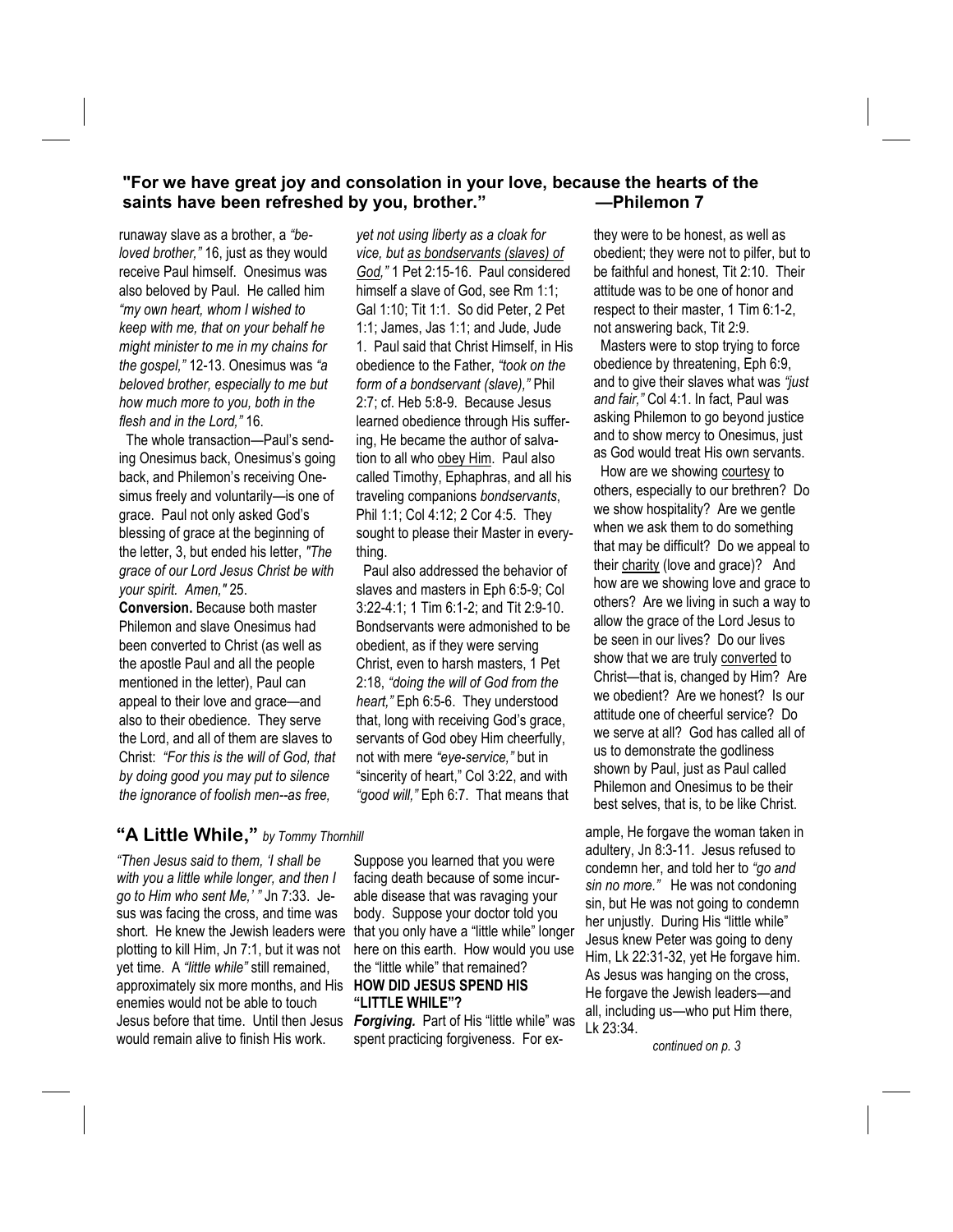

**teen in 2013**  "May you be filled with all the fullness of God." —Ephesians 3:19

#### **"A Little While,"** from p. 2

 What about us? Suppose a person does something to hurt us; are we willing to forgive him, or do we carry a grudge against him/her the rest of our lives? Jesus didn't carry grudges against those who hurt Him, He forgave them. Let us not spend our time holding grudges, for we have only a "little while" left. Learn to forgive others as Jesus did. Time is much too short to carry such burdens. We never know when life will come to an end, Pr 27:1.

*Teaching the gospel.* During His "little while" Jesus continued to teach people. Yet, in doing so He had to dodge the stones of those who didn't like His teaching. When He spoke of the honor due Him because of His eternal existence, Jn 8:58-59, the picked up stones to throw at Him. They had the same reaction when He claimed oneness with God, Jn 10:30-31.

 What about us? We never know when our "little while" will come to an end. So we have to be willing to speak the word *"in season and out of season. Convince [reprove], rebuke, exhort with all longsuffering and teaching. For the time will come when they will not endure sound doctrine,"* 2 Tim 4:2-3. Are we willing to dodge the stones of ridicule, sarcasm, rejection, and hatred as we talk to others about Jesus? After all, we have only a "little while left to teach them, Jn 9:4.

# Discipleship Here At Home

prayer for the ill and the bereaved. Military chaplains have been told to withhold the consolations of faith to troops en route to die for their country lest unbelievers suffer cramps of the soul. High school valedictorians are warned not to offer the benediction of "God bless you" because it might offend a scruffy atheist-in-training.

 The First Amendment is intended to protect religious faith from the state, not the state from religious faith. A mild act of summertime rebellion by Dekker and those who want to worship God on the beach is wholly an appropriate way to celebrate our nation's freedom. Let the fireworks begin.

*+#+#+#+#+#+#+*

Serving others. In the "little while" Jesus had left, He took time to help others. He wept with the bereaved during the death of Lazarus, Jn 11:35, and gave them words of comfort and encouragement. He washed the disciples' feet, Jn 13:1-16, showing that He came to serve, not to be served**,**  Mt 20:28. Christians must learn to *"rejoice with those who rejoice, and weep with those who weep."* Rm 12:15. Christians must give of their money, time, and selves to meet the needs of others and must show hospitality, Rm 12:13. Think of the many things we can do to benefit others! Make a list of those in need and how you can serve that need. Get busy serving while there is still time left, Gal 6:10. **Praying.** Some of the "little while" Jesus had left was used in prayer. Even though He knew He would soon be back with the Father forever in heaven, He craved spending time to talk with God while He was still on the earth. Christians have only a "little while" left in this world before leaving it, and our time spent talking with the Father in heaven benefits us and others, Col 4:2; 1 Thes 5:17-18. Jesus spent His "little while" continuing to serve God. How are you using your "little while:?

**PRAY FOR healing, protection, help, and comfort here and away Margie Szymanski, Dale**'s mother—ever lowering O2 levels, serious; **Dale, Lynda, Megan Aki** and girls to see her this week **Mark Campbell**—seizures, in and out of consciousness; CCU at Glenwood Sprgs **Gary Boyd—**lung recovery **Judy Sartin—**pneumonia recovery **Ruth Hice, Pat Campbell**'s mother—invasive colon cancer; in rehab at: Legacy Heights Nursing and Rehab, Rm #15, 900 W. 12th St, Russellville, AR 72801 **Frank Savarese—**recovering from flu

 **CHRONIC CONDITIONS Logan Corray; Rocco Sangellino Jr; Addison Tope; Pat Wilkes**—asthma **Pearl Chapman**—leg pains; pancreatitis **Nell Free—**pacemaker, heart; back pain **Rod Green—**thyroid trouble **Autumn Hadders—**epilepsy **Kirk Johnson—**worsening MS; needs help around his house **Menards—**aging; **Lloyd**, diabetes; **Virginia,** now legally blind from rapid macular degeneration; high BP **Sandra Perry**—neuropathy from diabetes **Cheryl Reames**—diverticulitis; fibromyalgia **Lynda Szymanski**—COPD, lung

*+#+#+#+#+#+#+ Directory update* **Mark Reingrover,**  4615 Simms St, Wheatridge 80033 *Job concerns* **Andrew Tope, Lorenzo Gonzalez,** and **Frank Savarese** are seeking jobs.

*Traveling* The **Kory Tope** family is in OR. **Sarah McMurray** is visiting friends in Dominica, Caribbean. **Kaysha Howell** is in NY. The **Lorenzo Gonzalezes** are in Wisc. *BEREAVED* **Stacey** and **Lisa Ward**'s great grandmother passed away; **Chris Hayes'**s grandmother passed away. *Expecting* **Amy Vander Kooi**—August *REJOICE* **Justin** and **Marie Carlson**  have a baby girl, **Emma Elizabeth,** born 6:23